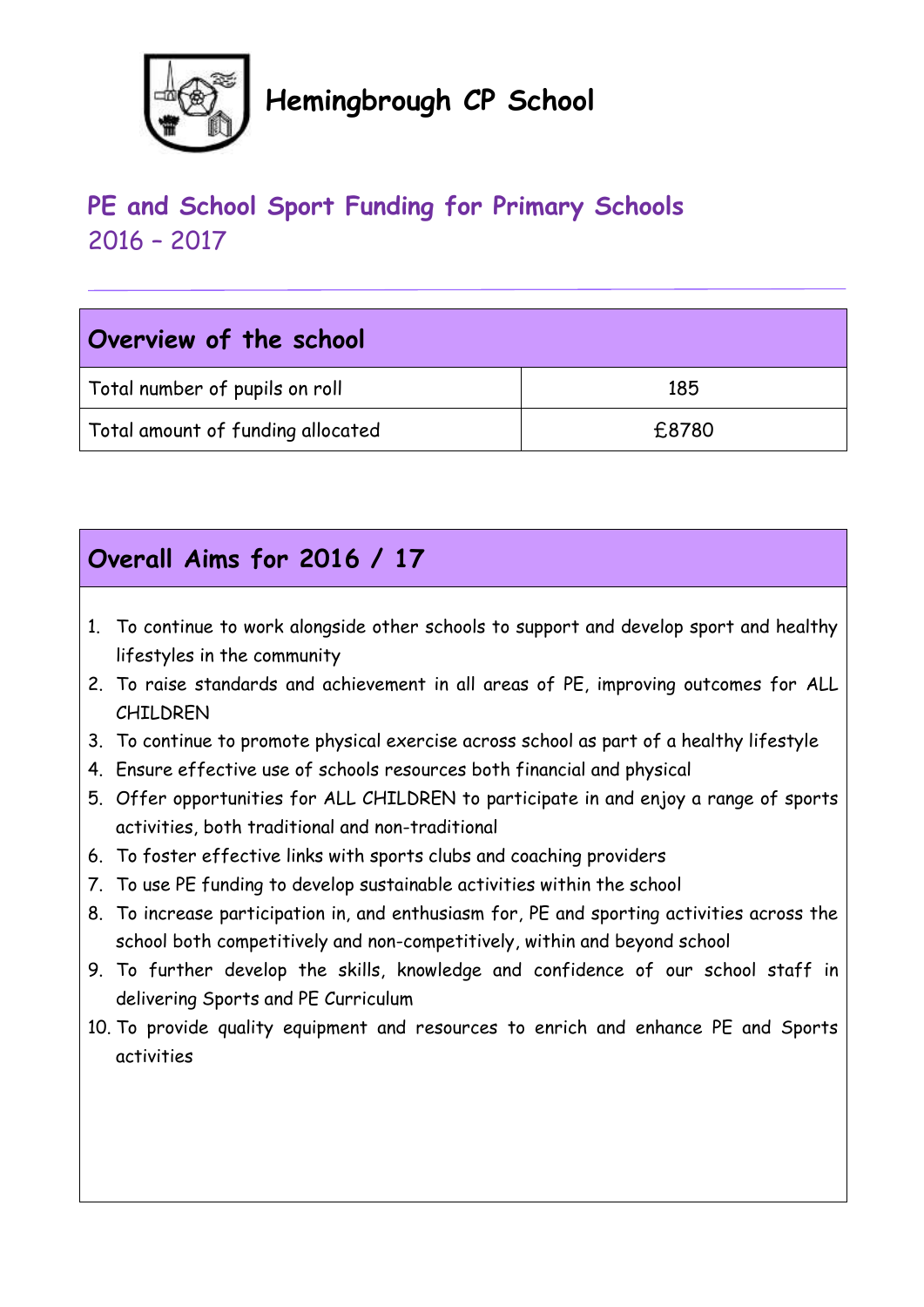**In addition, to fulfil its aims, the school also intends to:**

- 1. Provide a range of playground equipment to encourage adult led and independent activities at playtimes
- 2. Encourage all staff to lead an extra-curricular PE / sporting activity during the school year
- 3. Work collaboratively with cluster schools to develop sporting activities and hold a range of sporting events
- 4. Continue House Days and School Sports week to highlight and encourage sports within our curriculum

### **Breakdown of Funding / Resource Allocation**

| 1. Sporting Start to run/organise cluster events                                                            | £750  |
|-------------------------------------------------------------------------------------------------------------|-------|
| 2. Fund 4 school sports councillors                                                                         | £240  |
| 3. Employ specialist Dance teacher (inc. after school club)                                                 | £1700 |
| 4. Employ specialist coach to deliver CPD, PE sessions,<br>particularly in Gym and run an after school club | £2800 |
| 5. Remove / renew goal posts                                                                                | £1600 |
| 6. Renew football equipment                                                                                 | £150  |
| 7. Playground equipment                                                                                     | £400  |
| 8. Transport costs                                                                                          | £400  |
| 9. Staff CPD                                                                                                | £500  |
| 10. Other resources                                                                                         | £250  |
| TOTAL SPEND                                                                                                 | £8790 |

### **Success Criteria**

- School provides good value for money within PE curriculum and beyond
- Participation in sports clubs continues to increase
- All children have equal access to a range of activities both in and out of school
- Children are enthusiastic about and enjoy a range of PE and sporting activities
- Observation / learning walks show that the knowledge and confidence of all school staff has increased
- Standards of teaching and learning are at least good across the school
- Children make appropriate progress in PE
- Children have a good understanding of the need for a healthy lifestyle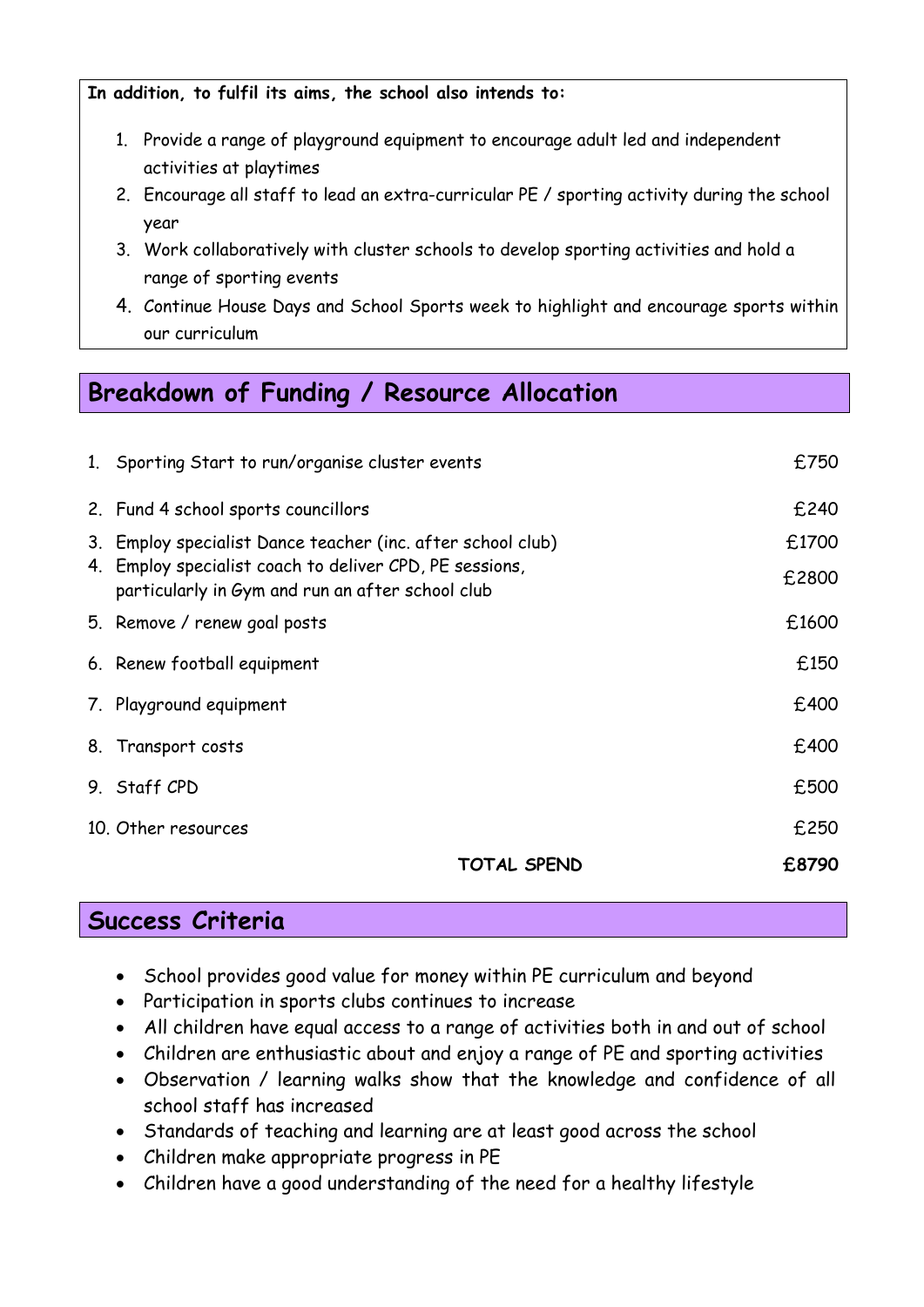# **Evaluation / Impact of PE & School Sports Funding 2015 - 2016**

Over this year the school has sustained the provision that has been introduced over the previous 2 years.

All children continue to have access to a variety of sporting activities both within school and in extra-curricular activities.

Clubs have included football, netball, rounders, Freddie fit, gym, dance and tri golf. Approximately 80% children have attended 1 or more clubs this year.

The children and staff have again benefitted from gym and dance lessons led by trained coaches / teachers. Skills, confidence and knowledge have increased for both groups. It has also been noted informally that boys attitude towards dance is now more positive than previously.

This year we employed 'sporting start' as a school / cluster who have organised and run a host of sporting events. We have attended them regularly, which have included children from every year group, including Reception. Events have included: Cross country, Hockey, football, Dodgeball, Netball, Dance Festival, Cricket, Rounders, Quad Kids, Tag Rugby, as well as a trip to a test match at Headingley.

We look forward to continuing this partnership in 2016 / 2017.

Following our latest PE & Sports survey (May 2016) of children, teachers and teaching assistants,

#### **Our children say:**

- You get to do lots of sports
- Your learn from teamwork
- It keeps me fit and it's my favourite thing
- There is a wide variety of activities
- Fitness matters
- We do fun things to keep fit and healthy
- It keeps me happy and a time to help others
- We learn new skills and try new things
- I Love being active
- I love doing exercise
- I love PE lessons because they are always full of surprises!